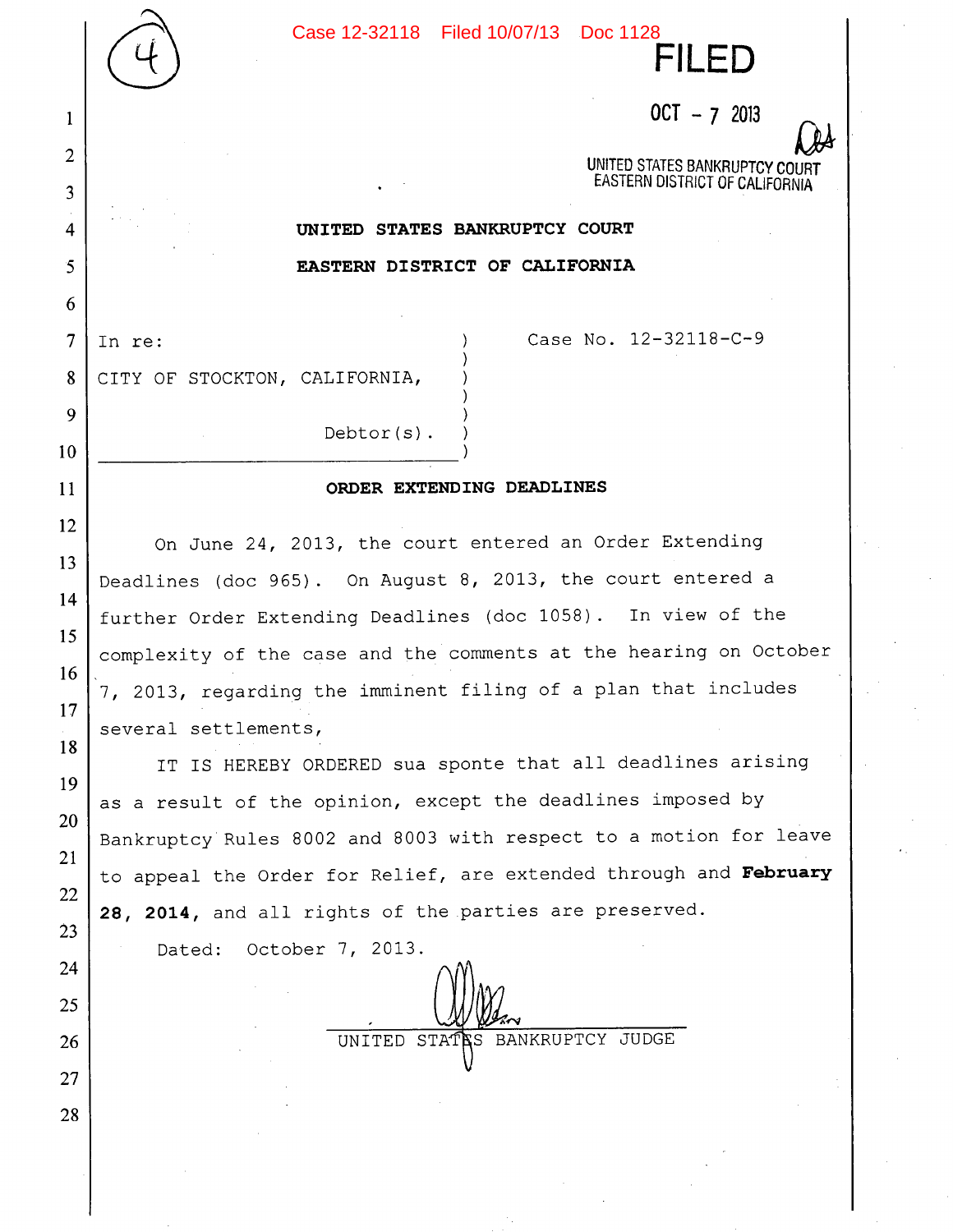|                         | Case 12-32118 Filed 10/07/13 Doc 1128                                               |  |  |  |  |  |  |
|-------------------------|-------------------------------------------------------------------------------------|--|--|--|--|--|--|
|                         |                                                                                     |  |  |  |  |  |  |
| $\mathbf{1}$            | <b>INSTRUCTIONS TO CLERK OF COURT</b><br><b>SERVICE LIST</b>                        |  |  |  |  |  |  |
| $\overline{2}$          | The Clerk of Court is instructed to send the attached document, via the BNC, to the |  |  |  |  |  |  |
| 3                       | following parties:                                                                  |  |  |  |  |  |  |
| $\overline{\mathbf{4}}$ | Marc A. Levinson                                                                    |  |  |  |  |  |  |
| 5                       | 400 Capitol Mall #3000<br>Sacramento CA 95814-4407                                  |  |  |  |  |  |  |
| 6                       | Office of the U.S. Trustee                                                          |  |  |  |  |  |  |
| $\overline{7}$          | Robert T Matsui United States Courthouse<br>501 I Street, Room 7-500                |  |  |  |  |  |  |
| 8                       | Sacramento CA 95814                                                                 |  |  |  |  |  |  |
| 9                       | Jerrold E. Abeles                                                                   |  |  |  |  |  |  |
| 10                      | 555 W 5th St 48th Fl                                                                |  |  |  |  |  |  |
| 11                      | Los Angeles CA 90013                                                                |  |  |  |  |  |  |
| 12                      | Steven H. Felderstein                                                               |  |  |  |  |  |  |
| 13                      | 400 Capitol Mall #1450<br>Sacramento CA 95814-4434                                  |  |  |  |  |  |  |
| 14                      |                                                                                     |  |  |  |  |  |  |
| 15                      | Christina M. Craige<br>555 W 5th St #4000                                           |  |  |  |  |  |  |
| 16                      | Los Angeles CA 90013                                                                |  |  |  |  |  |  |
| 17                      | Alan C. Geolot<br>1501 K St NW                                                      |  |  |  |  |  |  |
| 18                      | Washington DC 20005                                                                 |  |  |  |  |  |  |
| 19                      | Guy S. Neal                                                                         |  |  |  |  |  |  |
| 20                      | 1501 K St NW                                                                        |  |  |  |  |  |  |
| 21                      | Washington DC 20005                                                                 |  |  |  |  |  |  |
| 22                      | Michael M. Lauter                                                                   |  |  |  |  |  |  |
| 23                      | 4 Embarcadero Ctr 17th Fl<br>San Francisco CA 94111-4109                            |  |  |  |  |  |  |
| 24                      |                                                                                     |  |  |  |  |  |  |
| 25                      | Robert S. McWhorter<br>621 Capitol Mall, 25th Floor                                 |  |  |  |  |  |  |
| 26                      | Sacramento CA 95814                                                                 |  |  |  |  |  |  |
| 27                      |                                                                                     |  |  |  |  |  |  |
| 28                      | $-2-$                                                                               |  |  |  |  |  |  |
|                         |                                                                                     |  |  |  |  |  |  |
|                         |                                                                                     |  |  |  |  |  |  |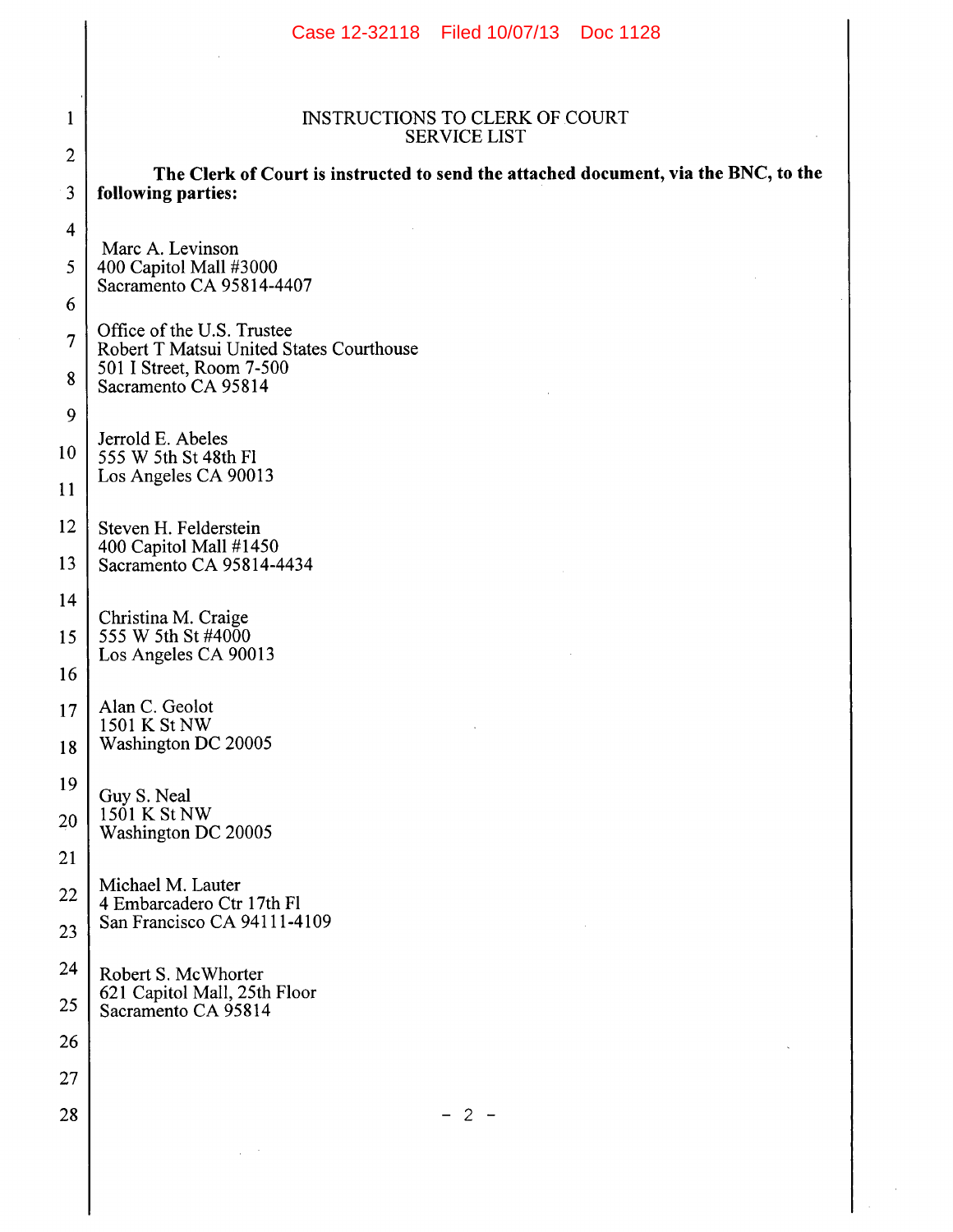| $\mathbf{1}$   | Allan H. Ickowitz                                          |  |  |  |  |
|----------------|------------------------------------------------------------|--|--|--|--|
| $\overline{c}$ | 777 S. Figueroa Street, 34th Floor<br>Los Angeles CA 90017 |  |  |  |  |
| 3              |                                                            |  |  |  |  |
| 4              | Roberto J. Kampfner<br>633 West Fifth Street Suite 1900    |  |  |  |  |
| 5              | Los Angeles CA 90071                                       |  |  |  |  |
| 6              | James O. Johnston<br>555 S Flower St 50th Fl               |  |  |  |  |
| $\overline{7}$ | Los Angeles CA 90071                                       |  |  |  |  |
| 8              | Scott H. Olson                                             |  |  |  |  |
| 9              | 560 Mission Street, Suite 3100<br>San Francisco CA 94105   |  |  |  |  |
| 10             |                                                            |  |  |  |  |
| 11             | William A. Van Roo<br>13863 Quaterhorse Dr.                |  |  |  |  |
| 12             | Grass Valley CA 95949                                      |  |  |  |  |
| 13             | Richard A. Lapping                                         |  |  |  |  |
| 14             | 101 California Street, Ste. 3900<br>San Francisco CA 94111 |  |  |  |  |
| 15             | Lawrence A. Larose                                         |  |  |  |  |
| 16             | 200 Park Ave<br>New York NY 10166-4193                     |  |  |  |  |
| 17             |                                                            |  |  |  |  |
| 18             | Sarah L. Trum<br>1111 Louisiana 25th Fl                    |  |  |  |  |
| 19             | Houston TX 77002                                           |  |  |  |  |
| 20             | Donna T. Parkinson<br>400 Capitol Mall Suite 2560          |  |  |  |  |
| 21             | Sacramento CA 95814<br>David E. Mastagni                   |  |  |  |  |
| 22             | 1912 I St<br>Sacramento CA 95811                           |  |  |  |  |
| 23             |                                                            |  |  |  |  |
| 24             | Robert B. Kaplan<br>2 Embarcadero Center 5th Fl            |  |  |  |  |
| 25             | San Francisco CA 94111-3824                                |  |  |  |  |
| 26             |                                                            |  |  |  |  |
| 27             |                                                            |  |  |  |  |
| 28             |                                                            |  |  |  |  |

 $\sim$